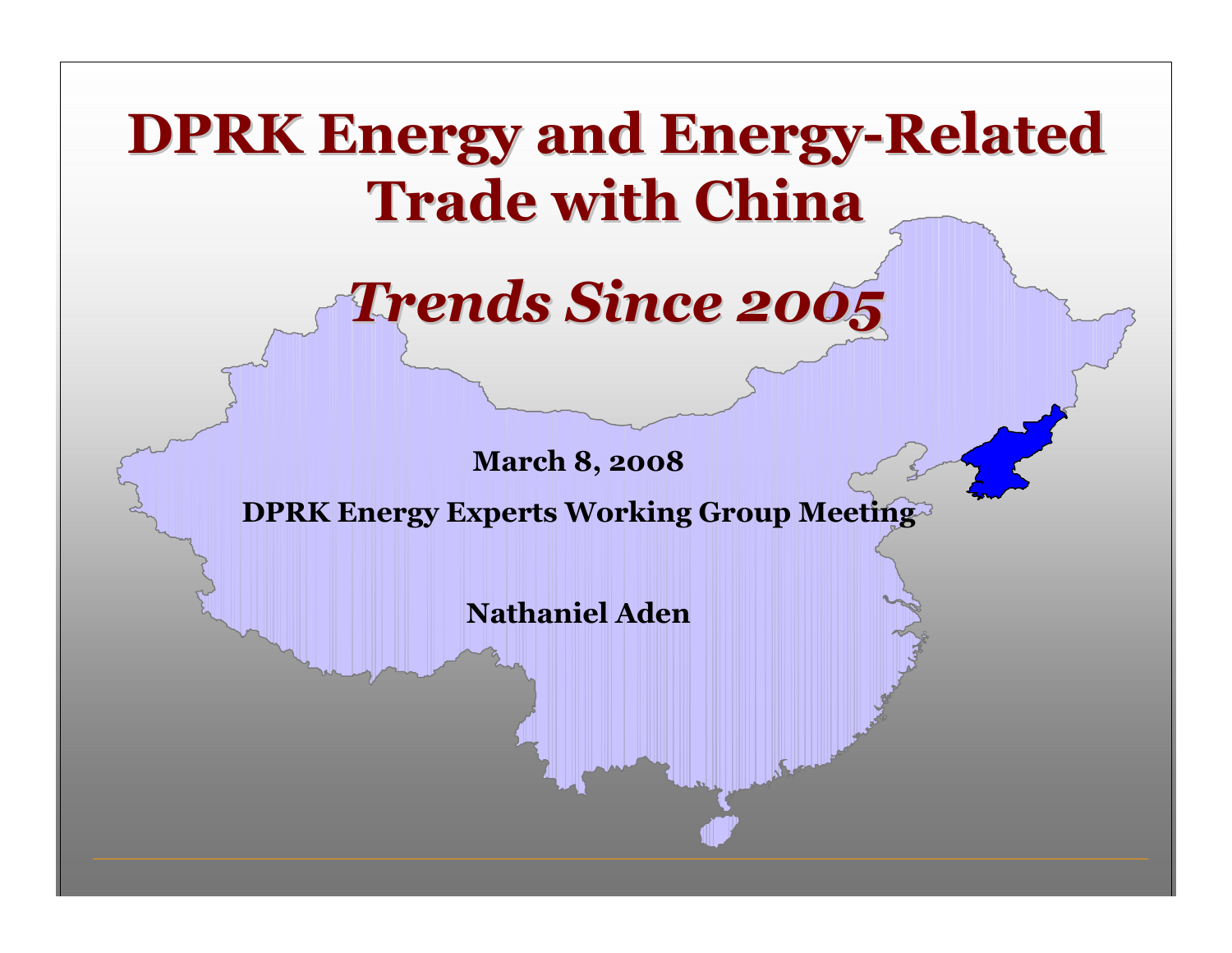# Today's Presentation

- •Notable Findings
- •Questions Concerning Energy Trade
- •Data Sources
- •Energy and Fuel Trade
- •Related Goods and Mode of Transport
- •Trends and Implications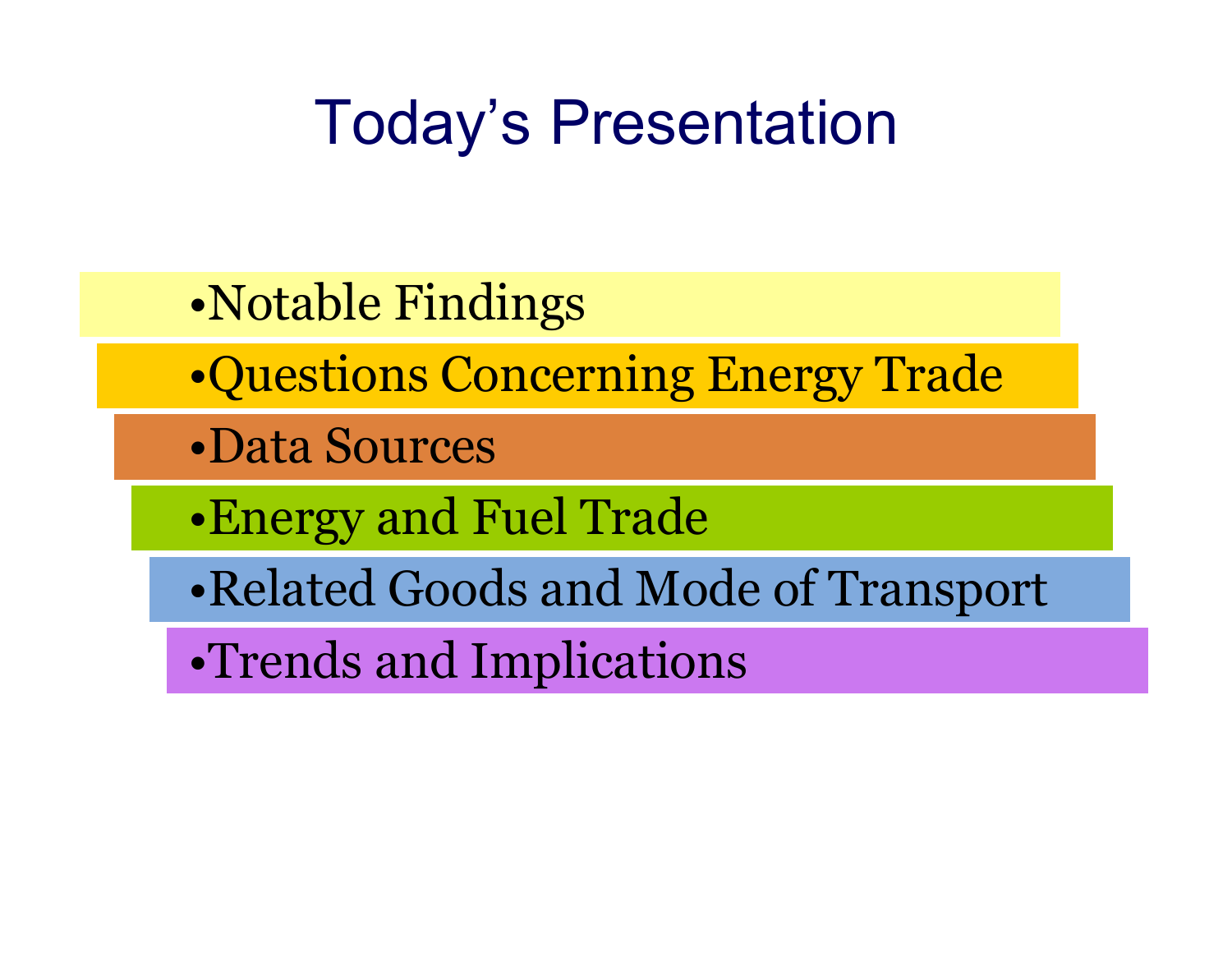# Notable findings

- $\bullet$  In 2007, energy and fuels accounted for 29% of official DPRK imports from the PRC, and 29% of exports by value.
- • Whereas the DPRK is a net importer of PRC crude oil and oil products, it has been a net exporter of electricity and coal to China since 2002.
- North Korean coal has been sold to China for a price per ton that was  $8\%$  lower than the average Chinese import price for coal in 2007: 8% lower than the average Chinese import price for coal in 2007; likewise, electricity was sold for an average 50% less per kWh than average PRC electricity imports in 2007.
- $\bullet$  However, Chinese coal was sold to the DPRK for 44% more than average Chinese coal export prices, and crude oil and oil products were sold for 28% and 7% premiums, respectively, in 2007.
- The DPRK continues to import a high proportion of energy and<br>energy-intensive products, and export natural-resource and labels energy-intensive products, and export natural-resource and laborintensive products.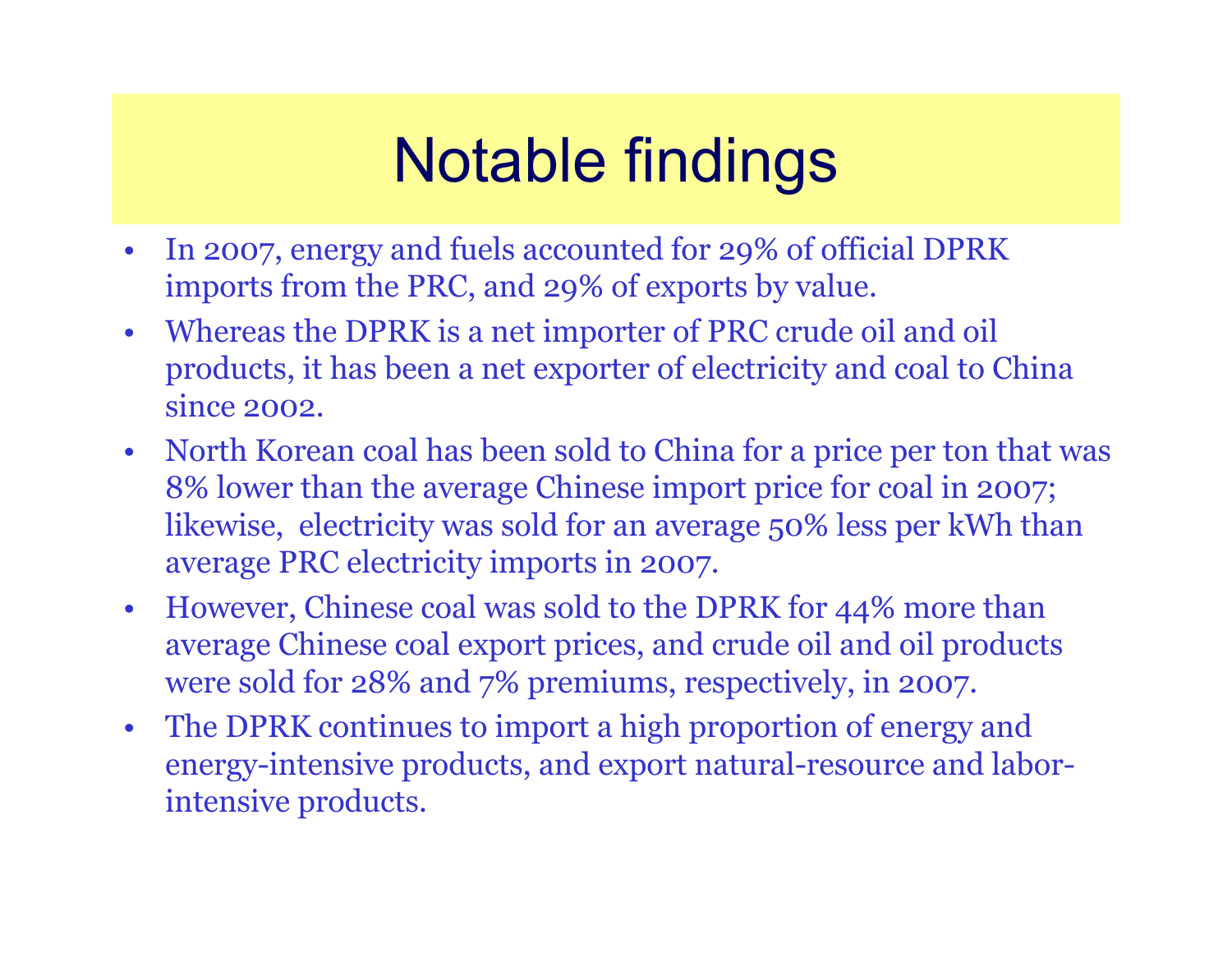This presentation will address five questions on DPRK energy trade with China

- What is the value and quantity of energy and<br>Fuels trade between Nerth Kerea and China? fuels trade between North Korea and China?
- How does each country price energy and fuels<br>experts relative to other trading partners? exports relative to other trading partners?
- What is the natural resource and labor-<br>intonsiveness of DPPK PPC trade? intensiveness of DPRK-PRC trade?
- How are goods moving between China and<br>North Kerea? North Korea?
- What do trade data indicate about national<br>enaliers and the demostic energy situation? policy and the domestic energy situation?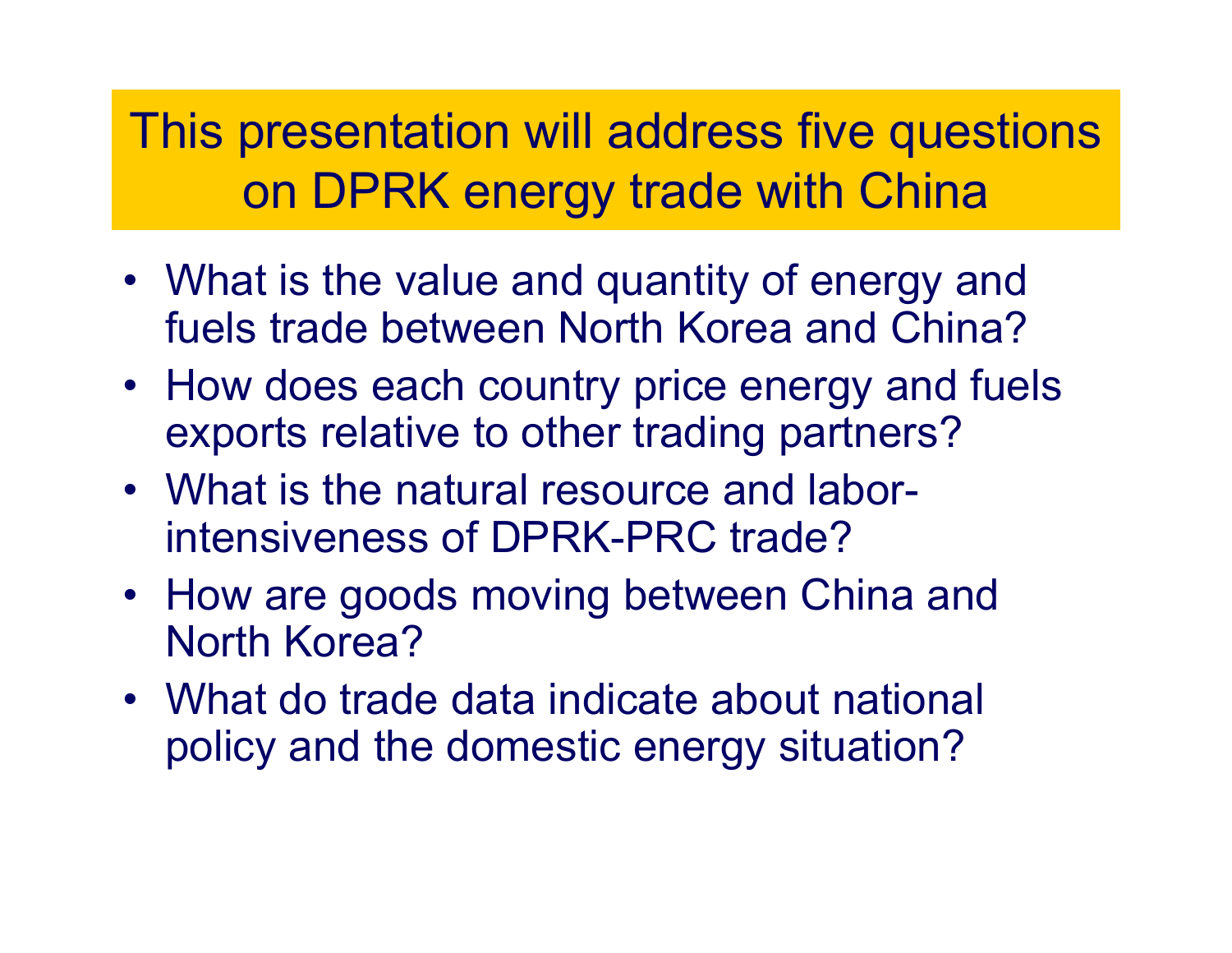# Direct DPRK data are elusive

North Korean trade data are covered in the UN International Commodity Trade Database and on a fairly detailed level in Chinese Customs Statistics Yearbooks. In order to examine the relationship between the DPRK and the PRC, this presentation reviews data compiled by the China Customs Bureau. Trade value data are in current dollars according to current official exchange rates.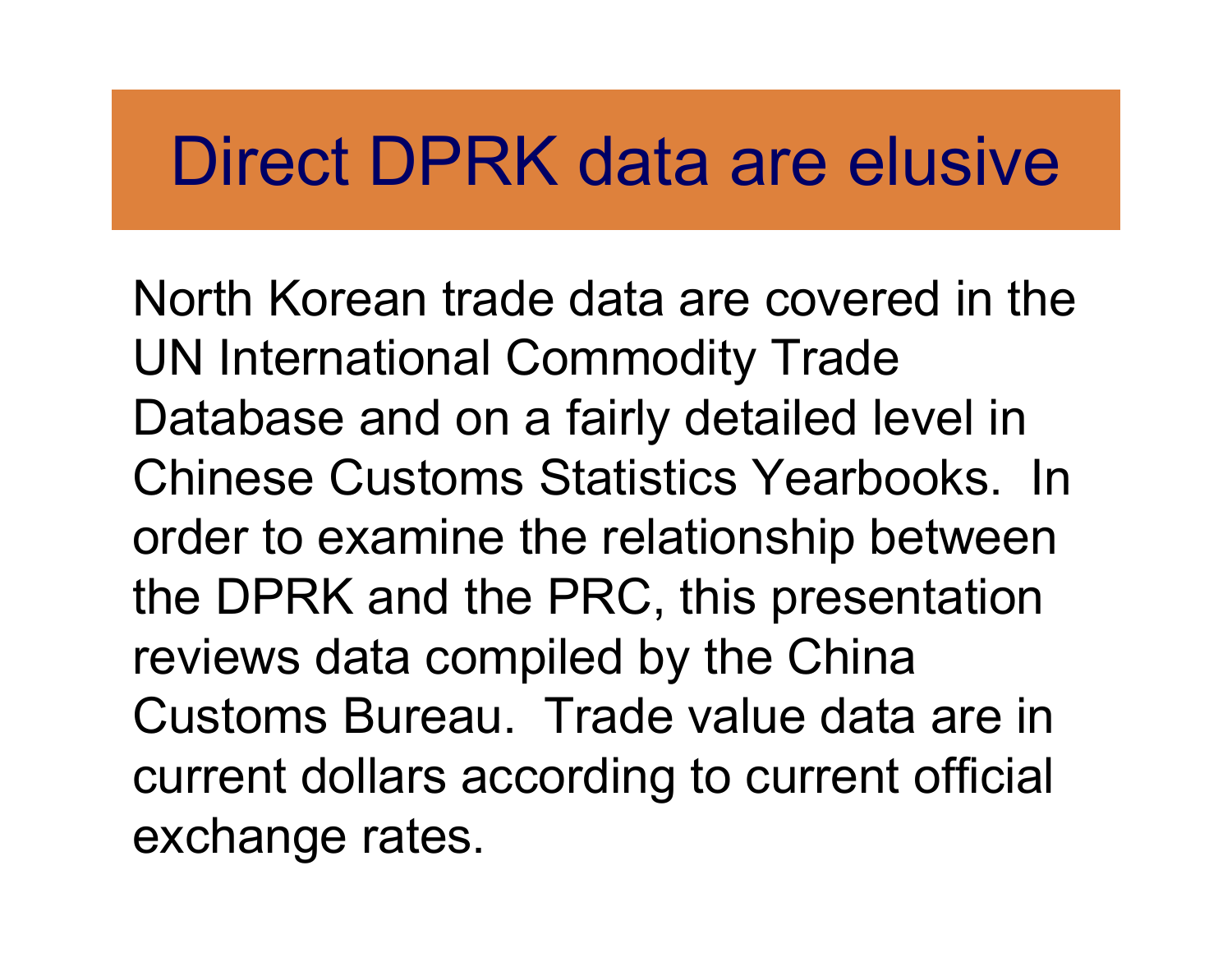### North Korea is a growing net importer of Chinese goods and fuels by total value.

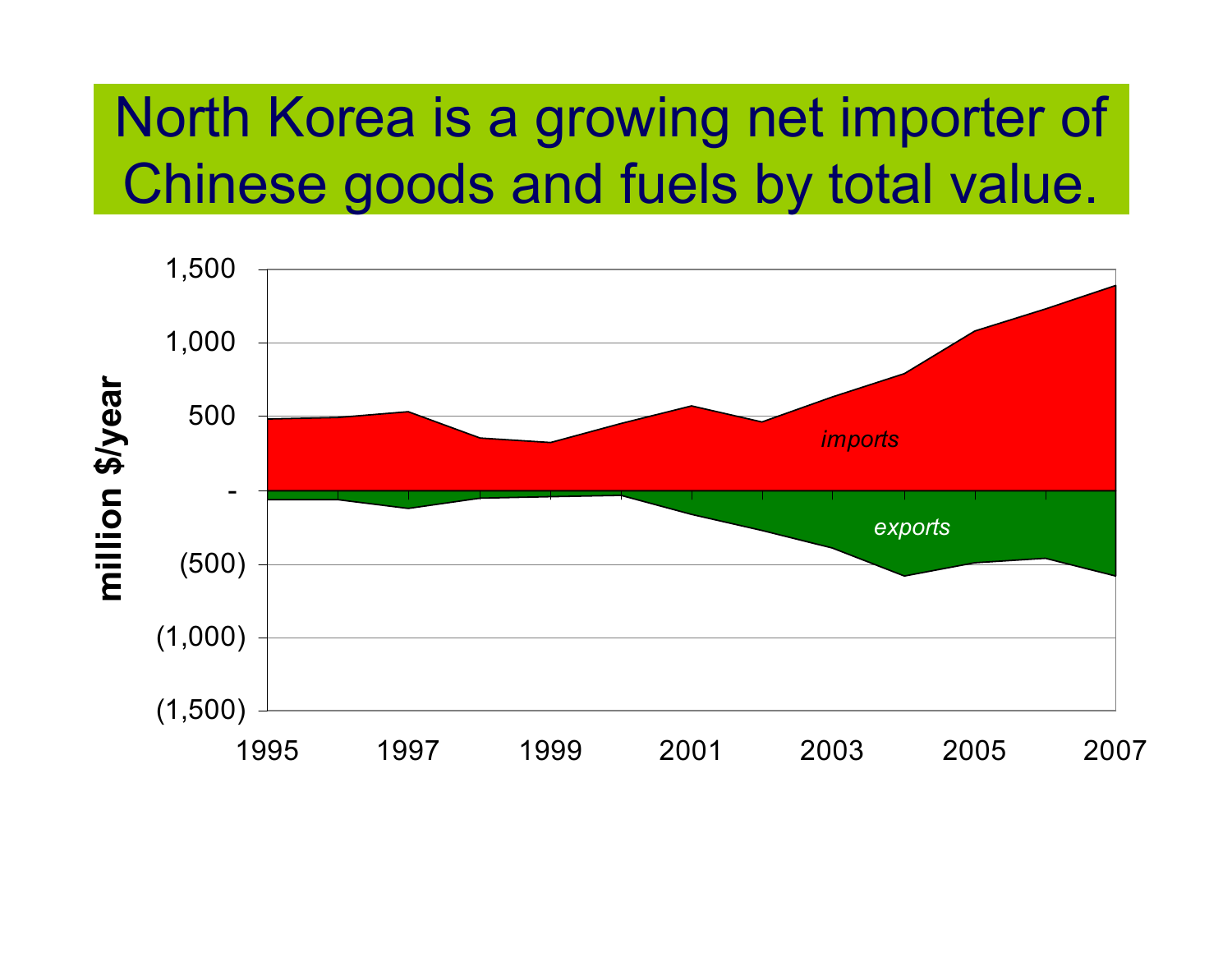## Energy and fuels has been a consistent portion of DPRK-PRC trade

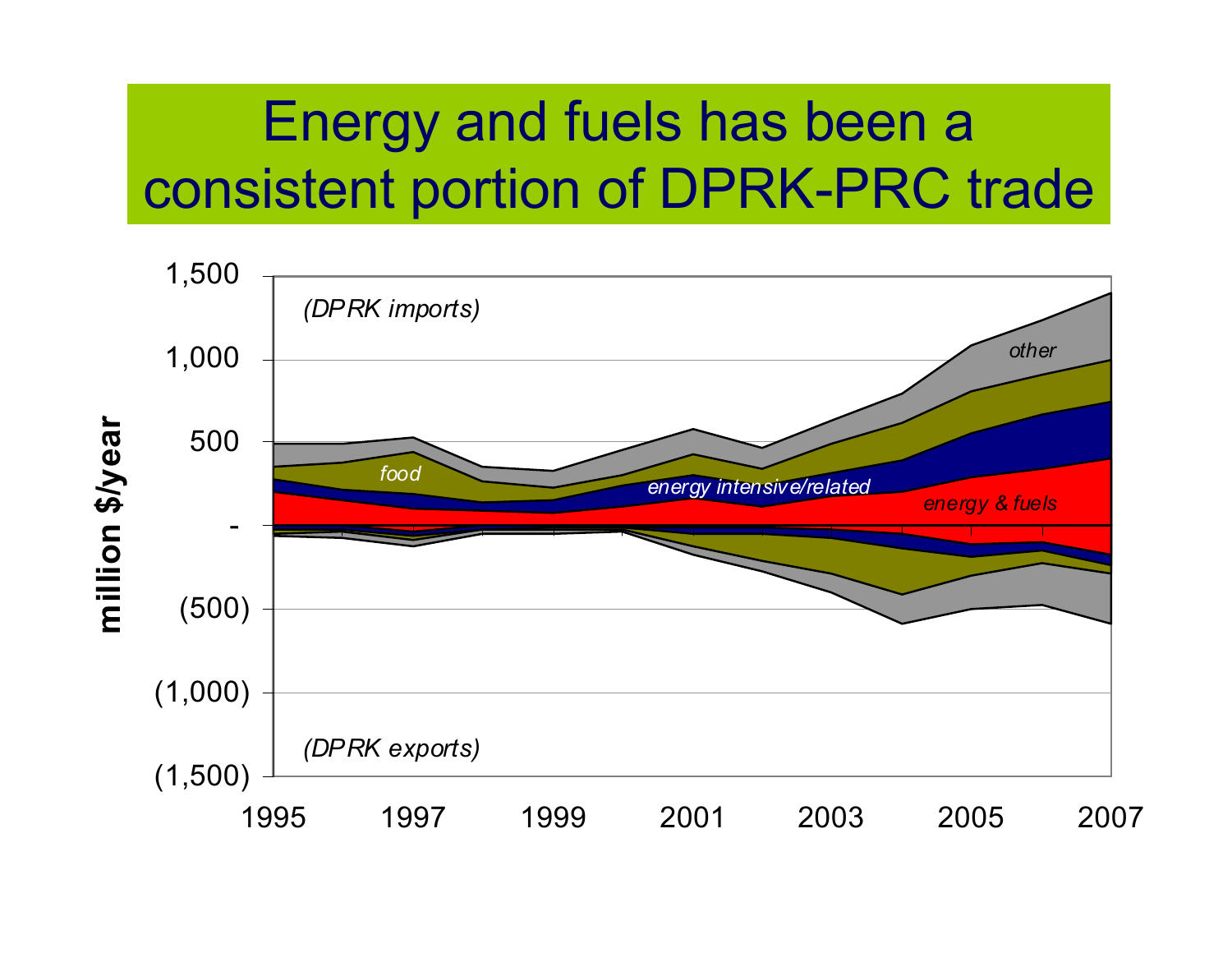### In 2007, energy and fuels was the single largest official DPRK-PRC trade category

|                | <b>DPRK Imports</b>         |                    | <b>DPRK Exports</b>                |                    |
|----------------|-----------------------------|--------------------|------------------------------------|--------------------|
|                | <b>Commodity</b>            | Value (million \$) | <b>Commodity</b>                   | Value (million \$) |
|                | Energy & Fuels              | 402                | Energy & Fuels                     | 170                |
| $\overline{2}$ | Machinery                   | 104                | Ores, Slag, Ash                    | 164                |
| 3              | <b>Electrical Machinery</b> | 69                 | Woven Apparel                      | 60                 |
| 4              | <b>Plastic</b>              | 55                 | Iron & Steel                       | 45                 |
| 5              | Vehicles (Not Railway)      | 54                 | Fish & Seafood                     | 30                 |
| 6              | Manmade Filament, Fabric    | 52                 | Wood                               | 20                 |
| $\overline{7}$ | Meat                        | 42                 | Aluminum                           | 14                 |
| 8              | Iron & Steel                | 37                 | <b>Zinc &amp; Articles Thereof</b> | 10                 |
| 9              | Cereals                     | 37                 | <b>Special Other</b>               | 10                 |
| 10             | Prepared Meat, Fish, etc.   | 36                 | <b>Electrical Machinery</b>        | 8                  |
|                | Aggregate Imports           | 1,392              | <b>Aggregate Exports</b>           | 582                |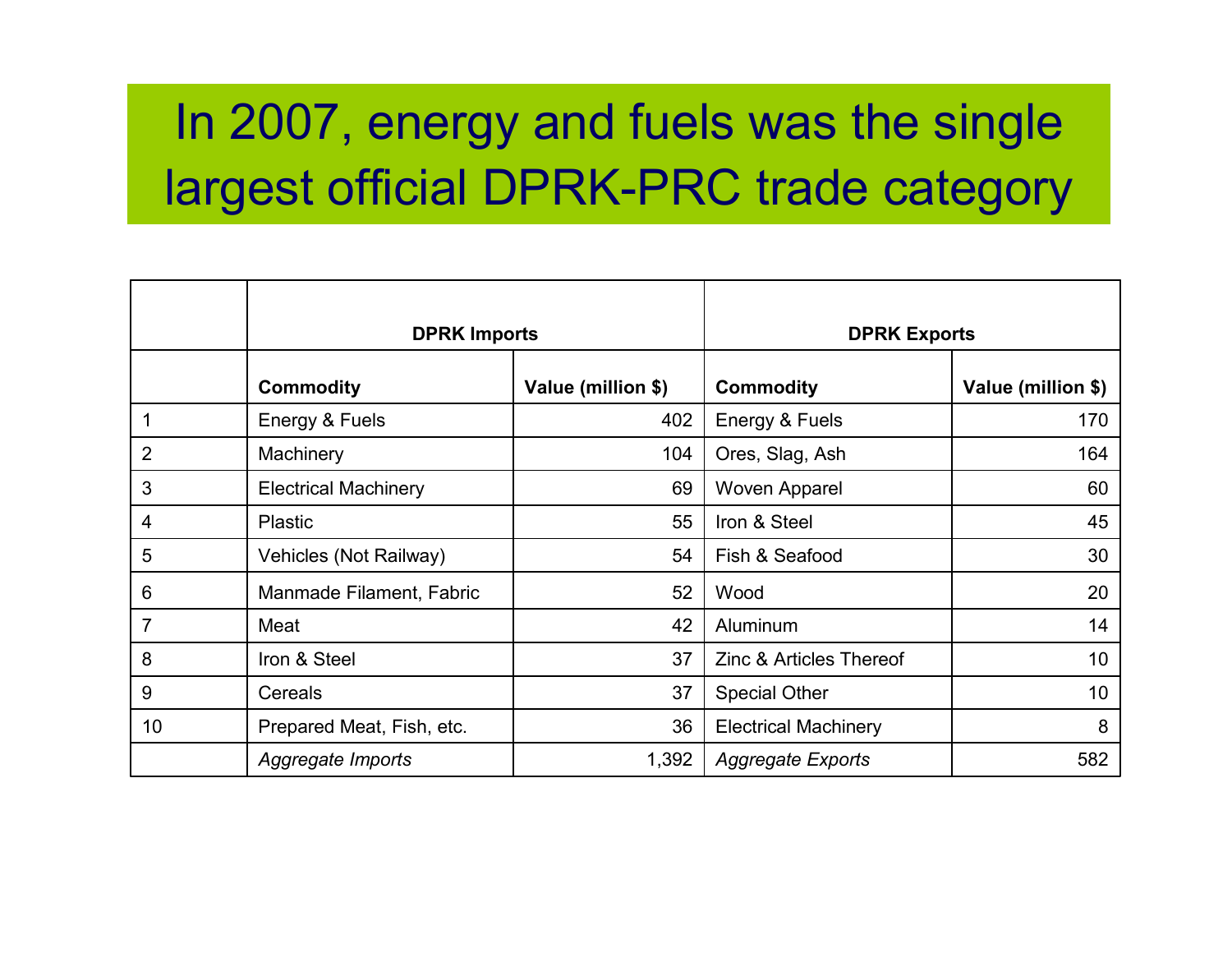### Crude imports were overshadowed by more than 3.7 million tons of coal exports



tons/year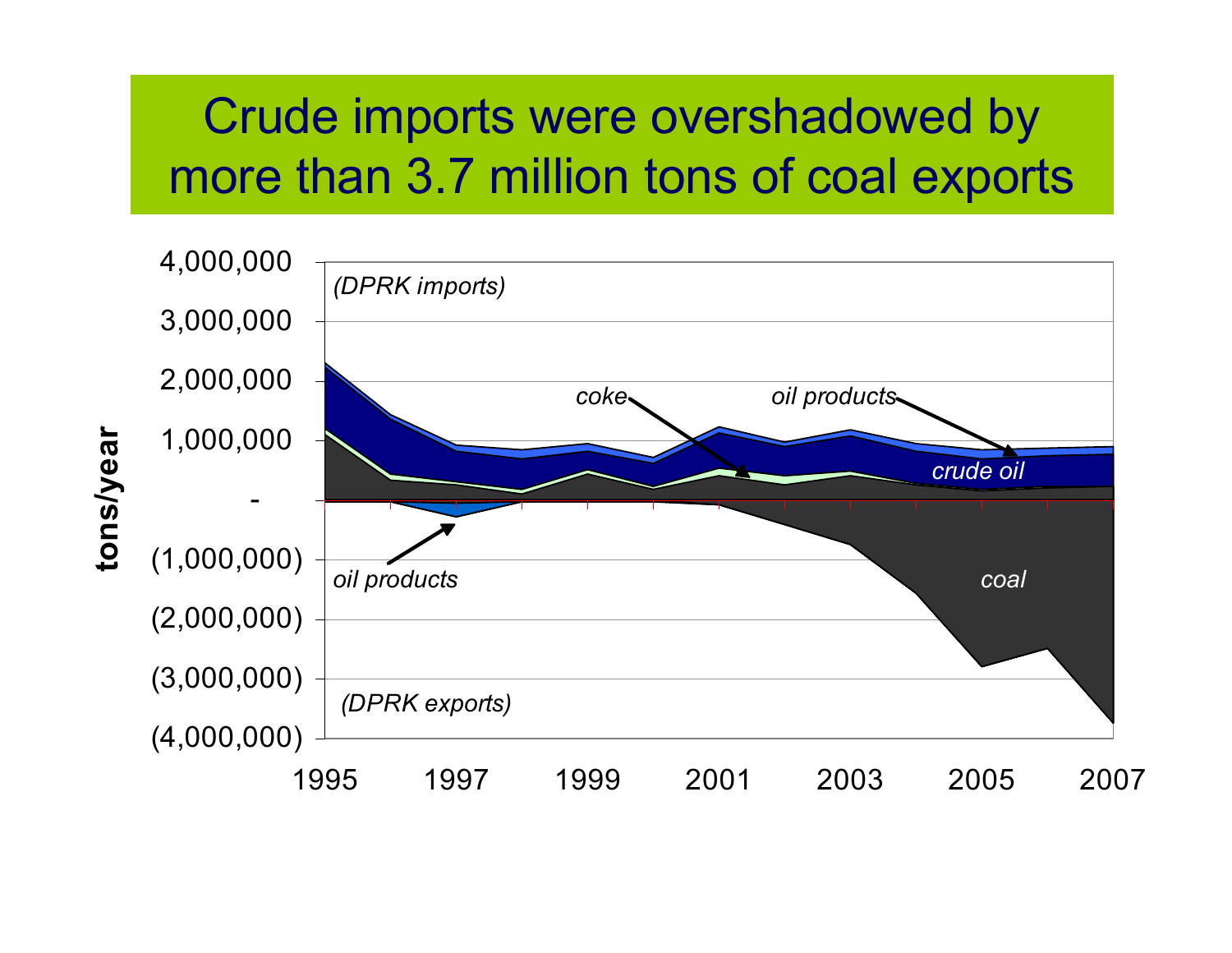### But crude oil is more valuable…

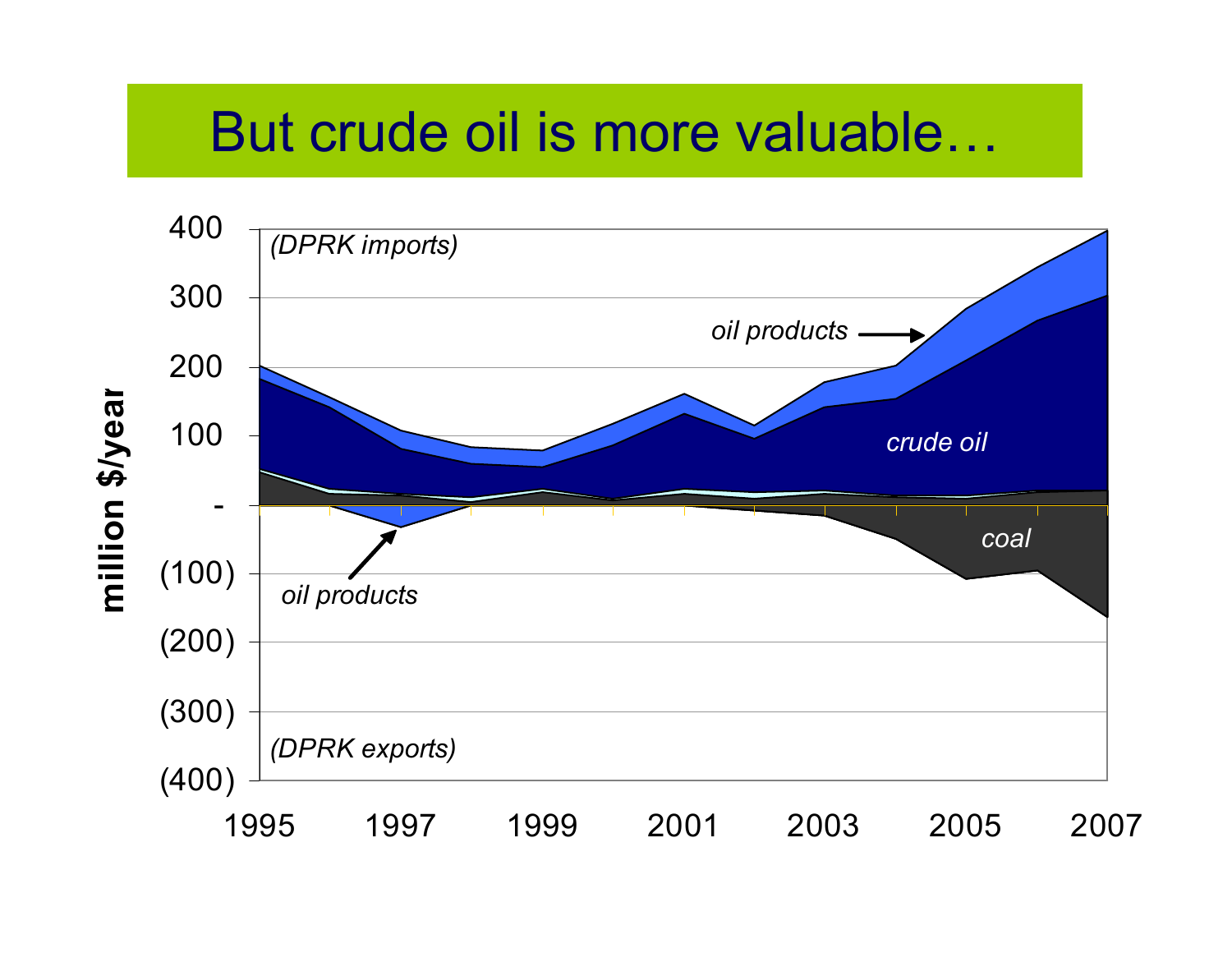### …and North Korea's sporadic oil imports have continued unabated

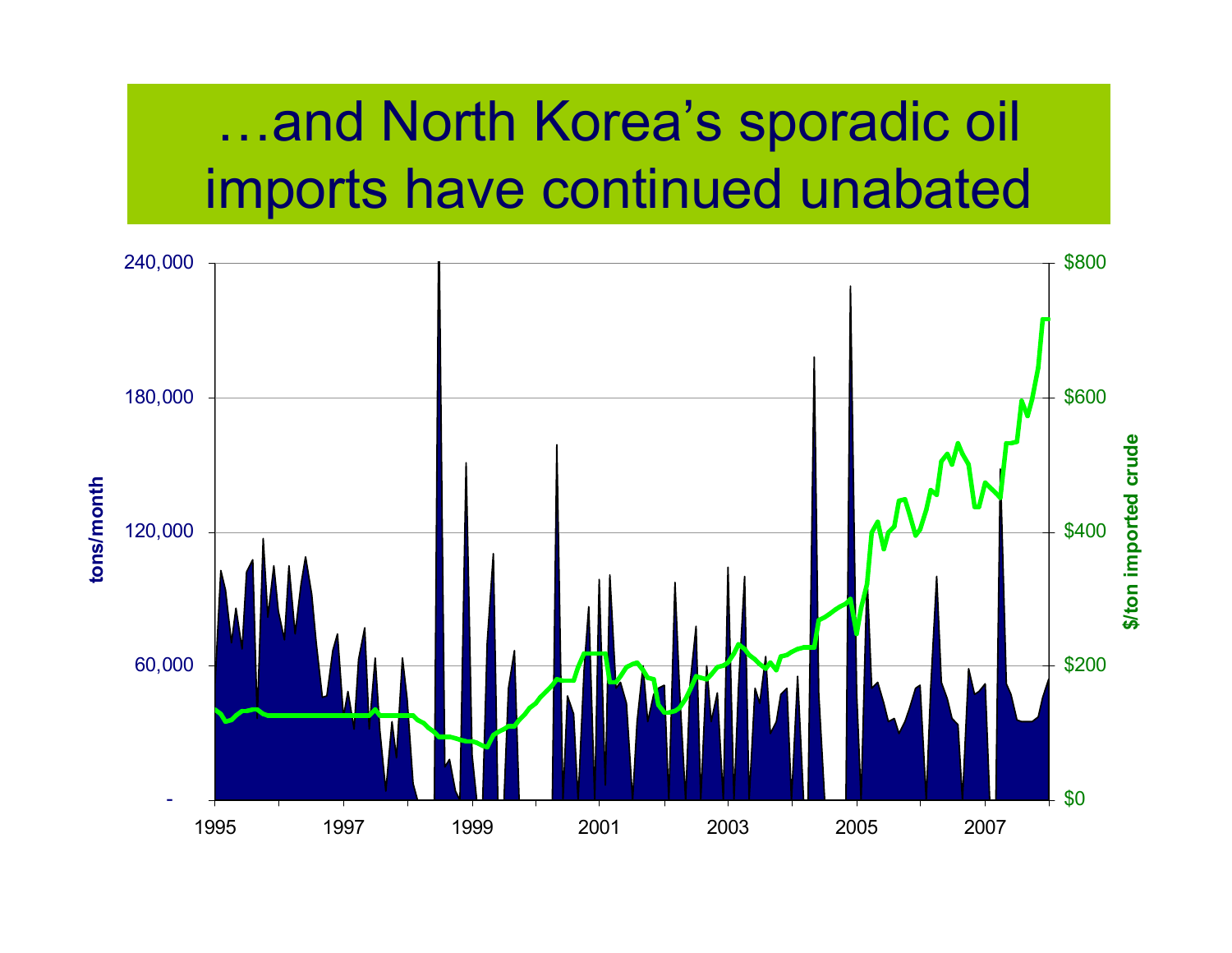#### On the other hand, coal exports surged with prices, while imports have diminished

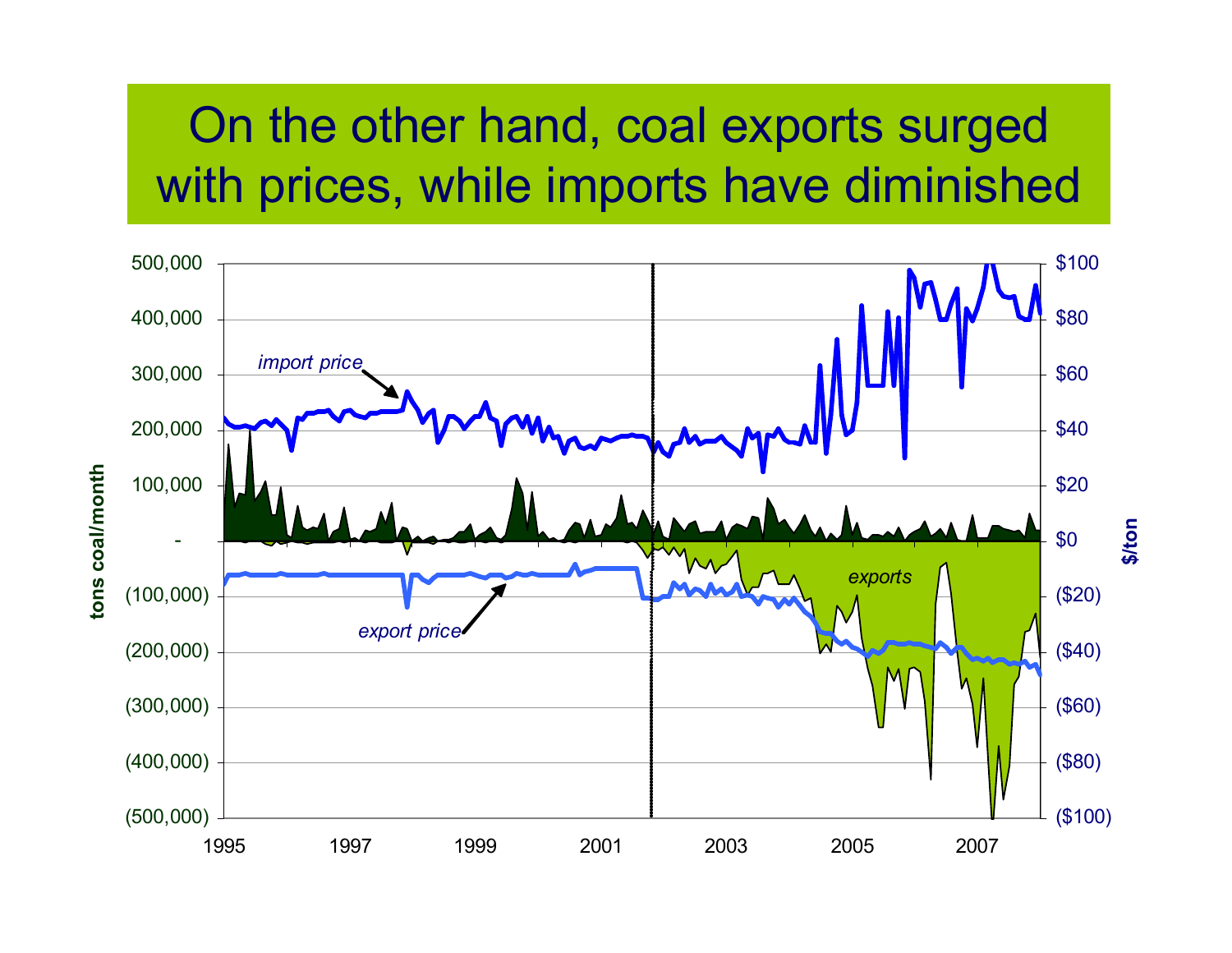### Sporadic exports of DPRK electricity have grown more sustained.

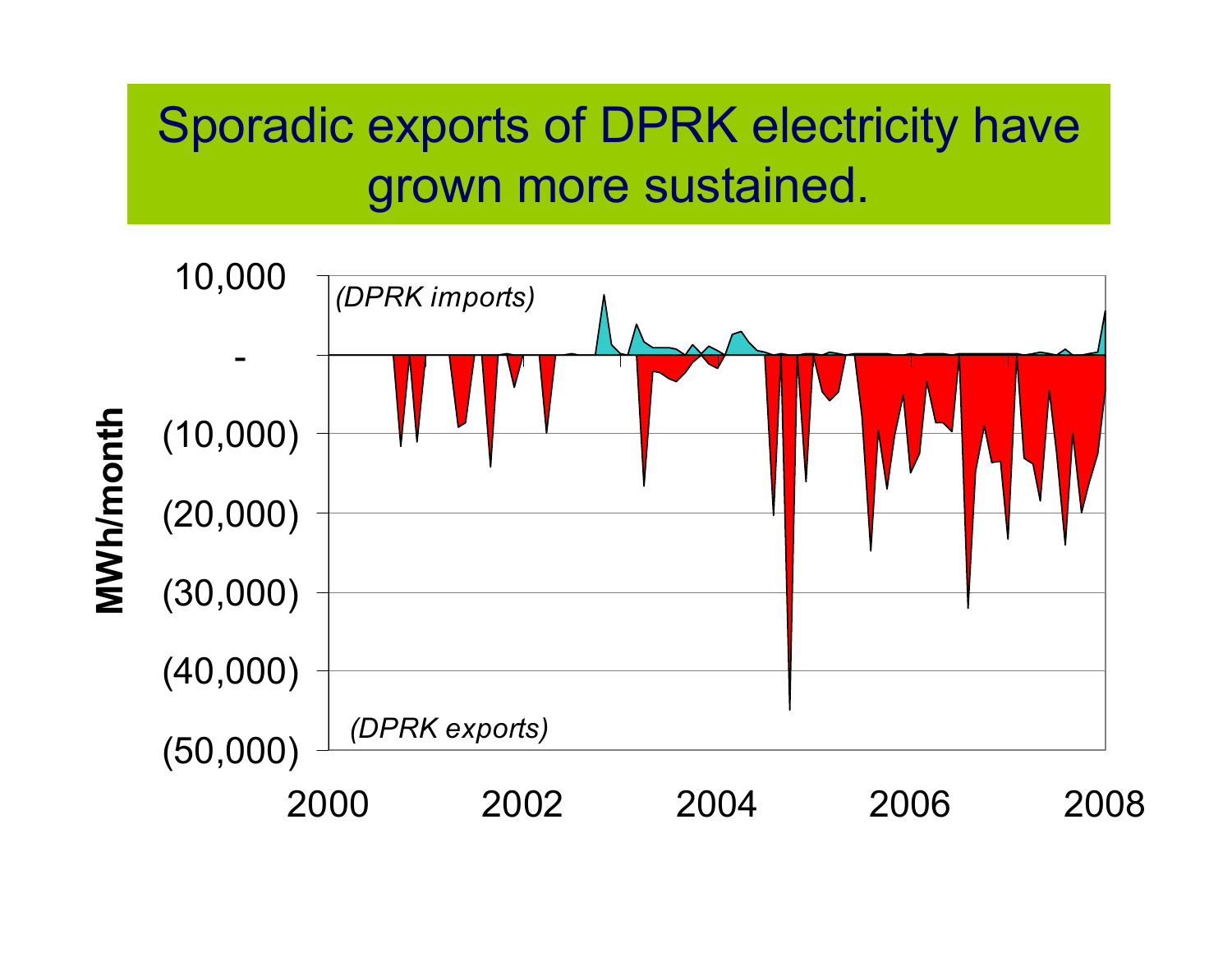#### North Korean exports of electricity and coal have grown at "friendship prices"



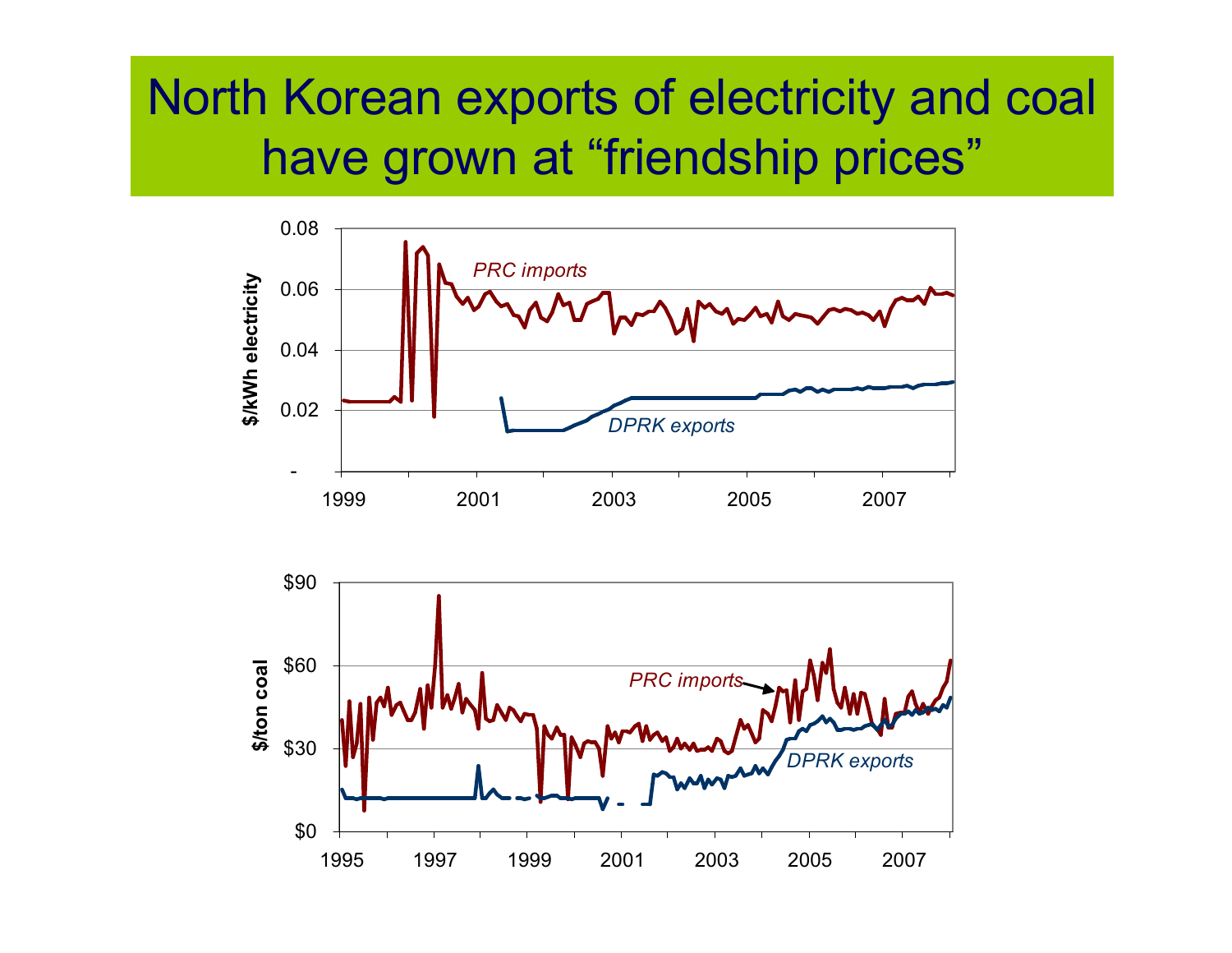#### But Chinese coal and oil product have been sold at top dollar

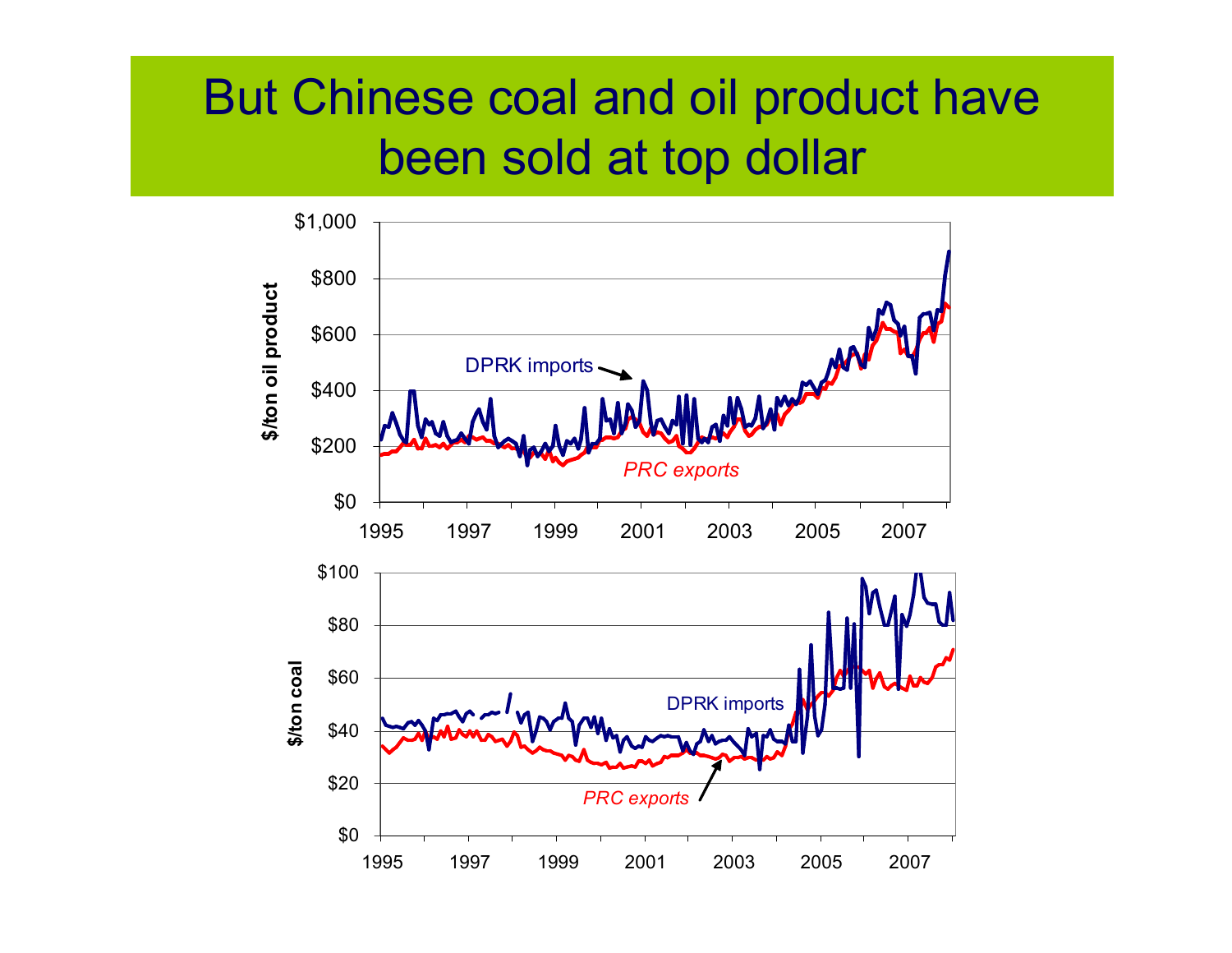### Chinese crude oil exports to the DPRK are also priced above average…

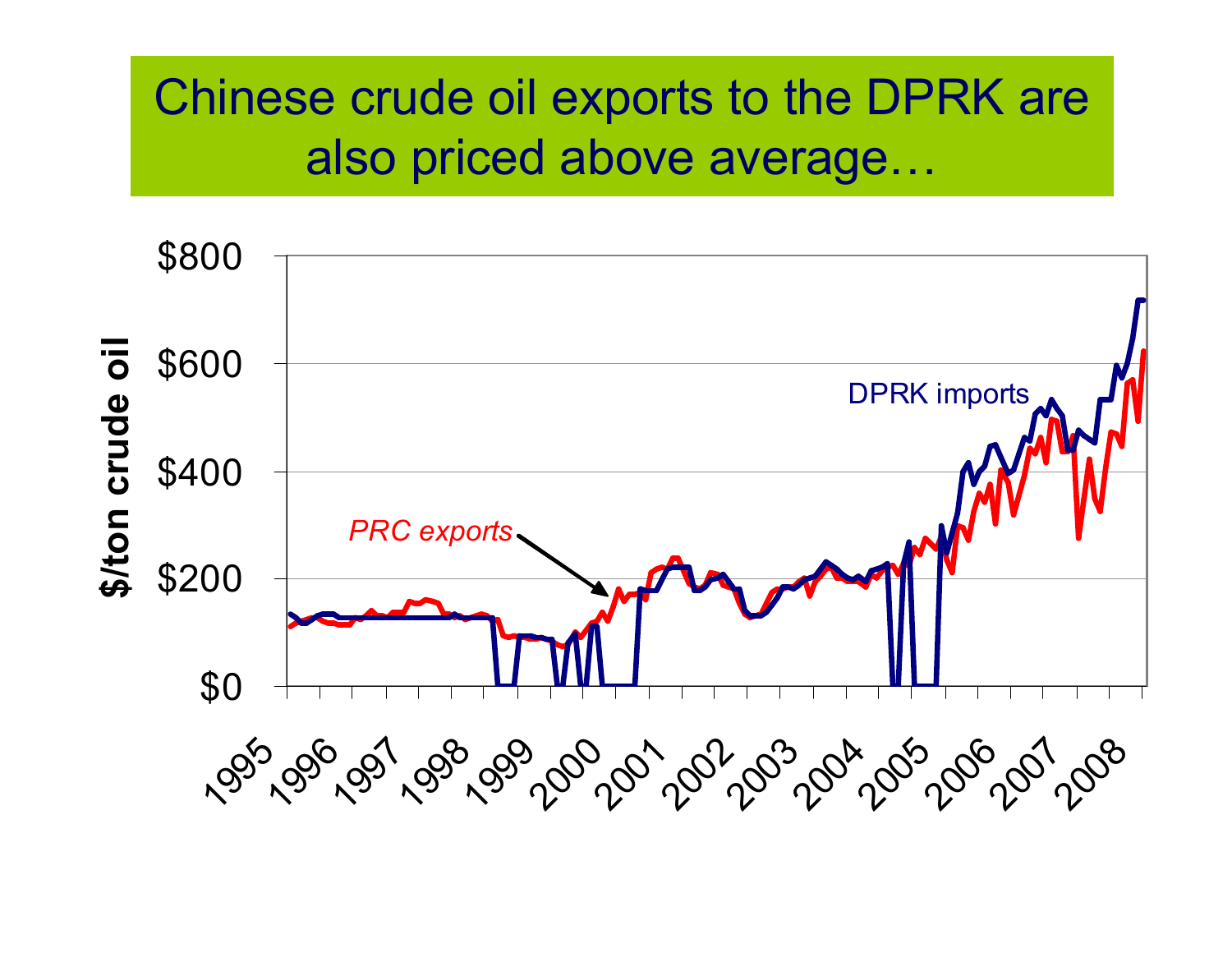#### …though the North Korea received a 35% discount on 2007 Chinese coke prices.

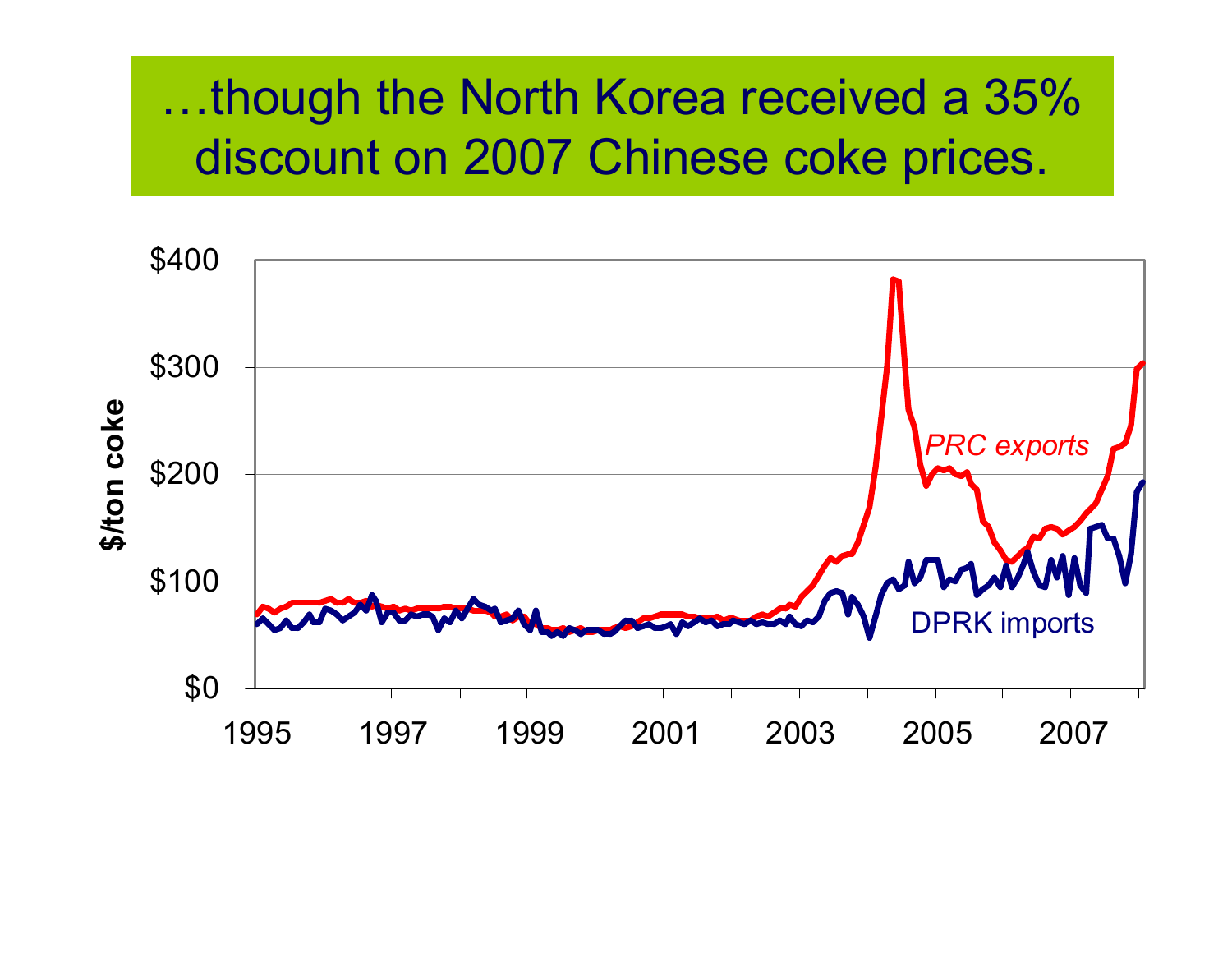#### Transportation equipment moves on a oneway street between the PRC and the DPRK

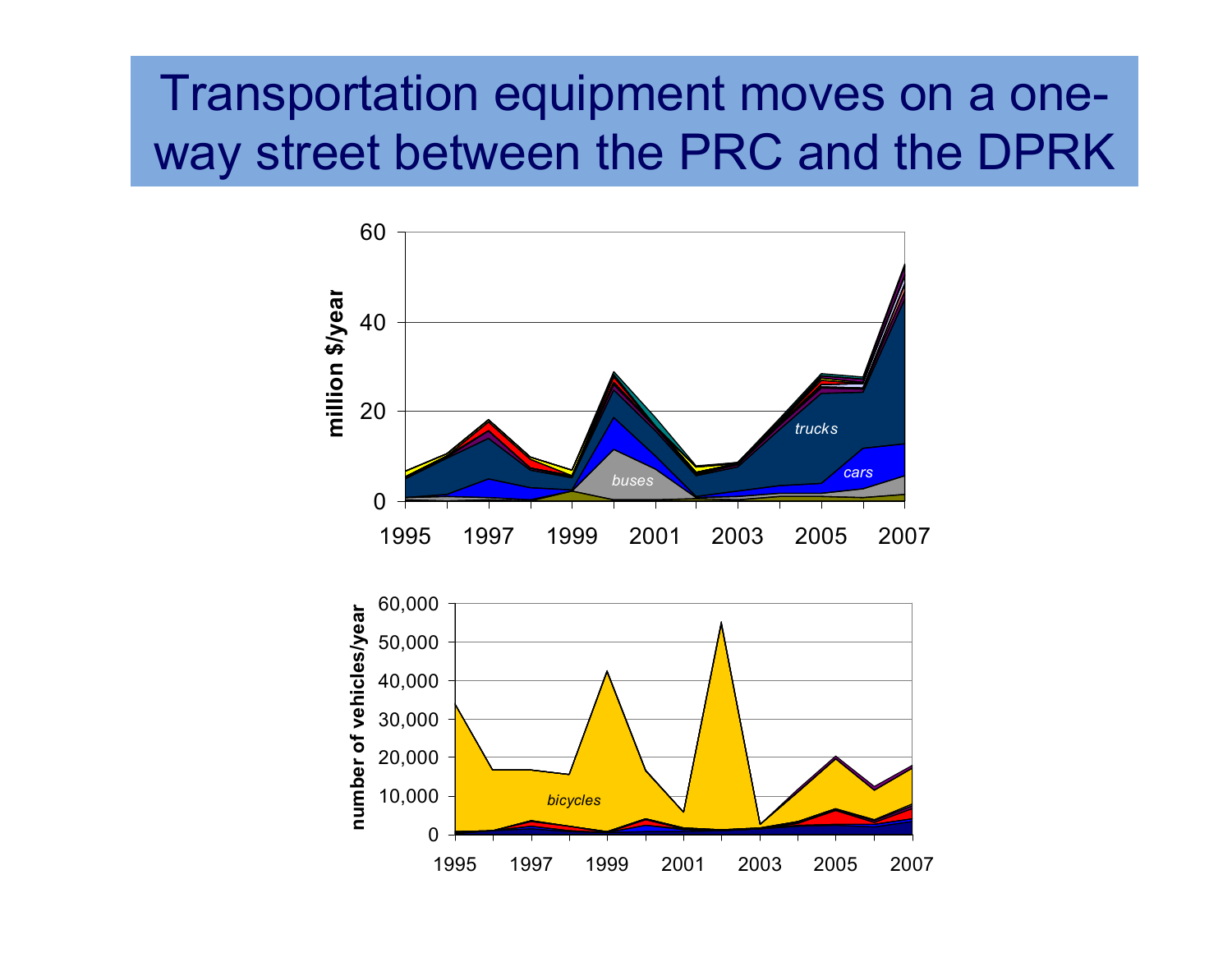#### Most North Korean imports from China are transported by road…

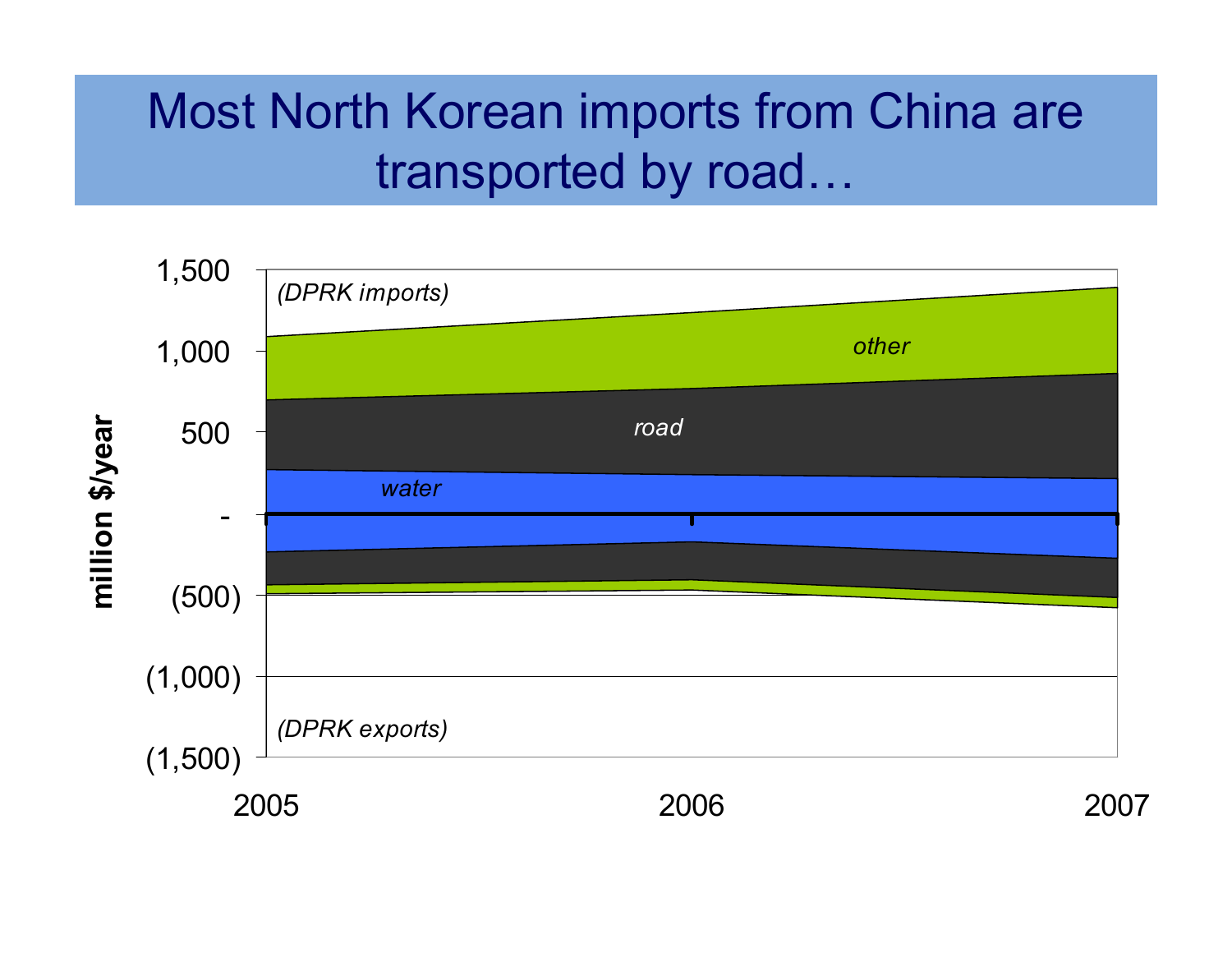#### ..except for energy & fuels, which move primarily by other and water.

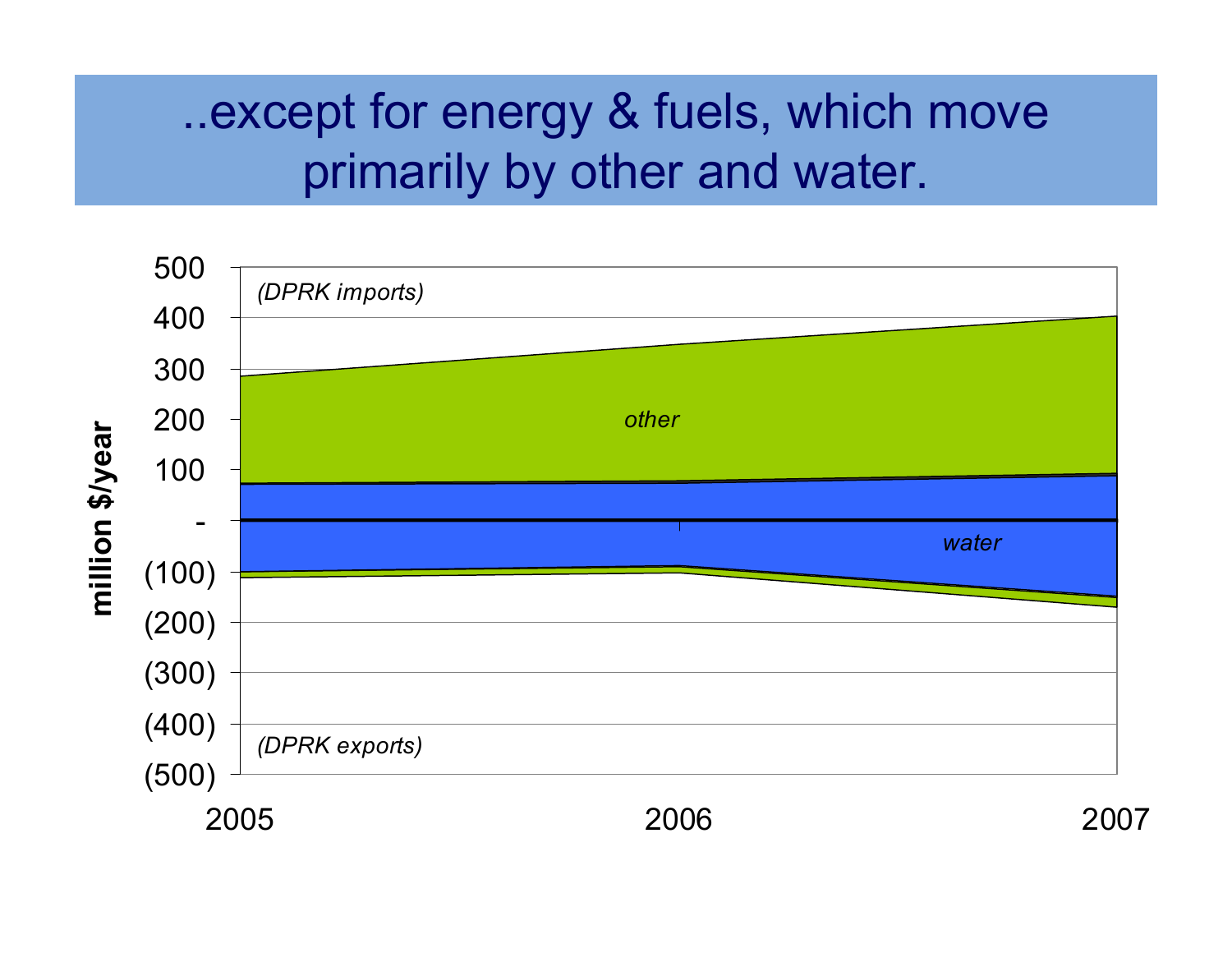#### Since 2005, DPRK exports have been less laborintensive & imports are less energy-intensive

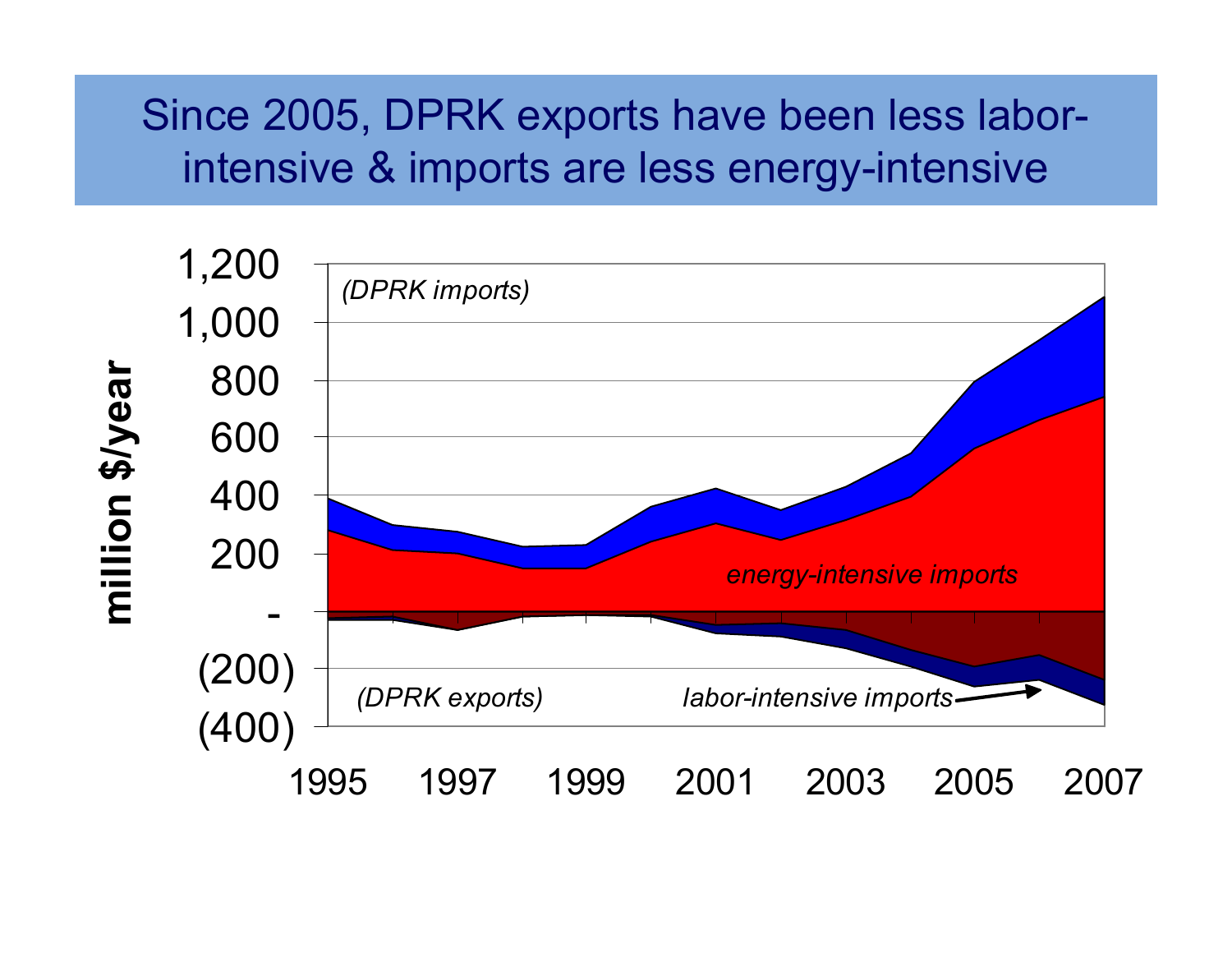#### North Korea's apparent trade deficit with China has continued to grow.

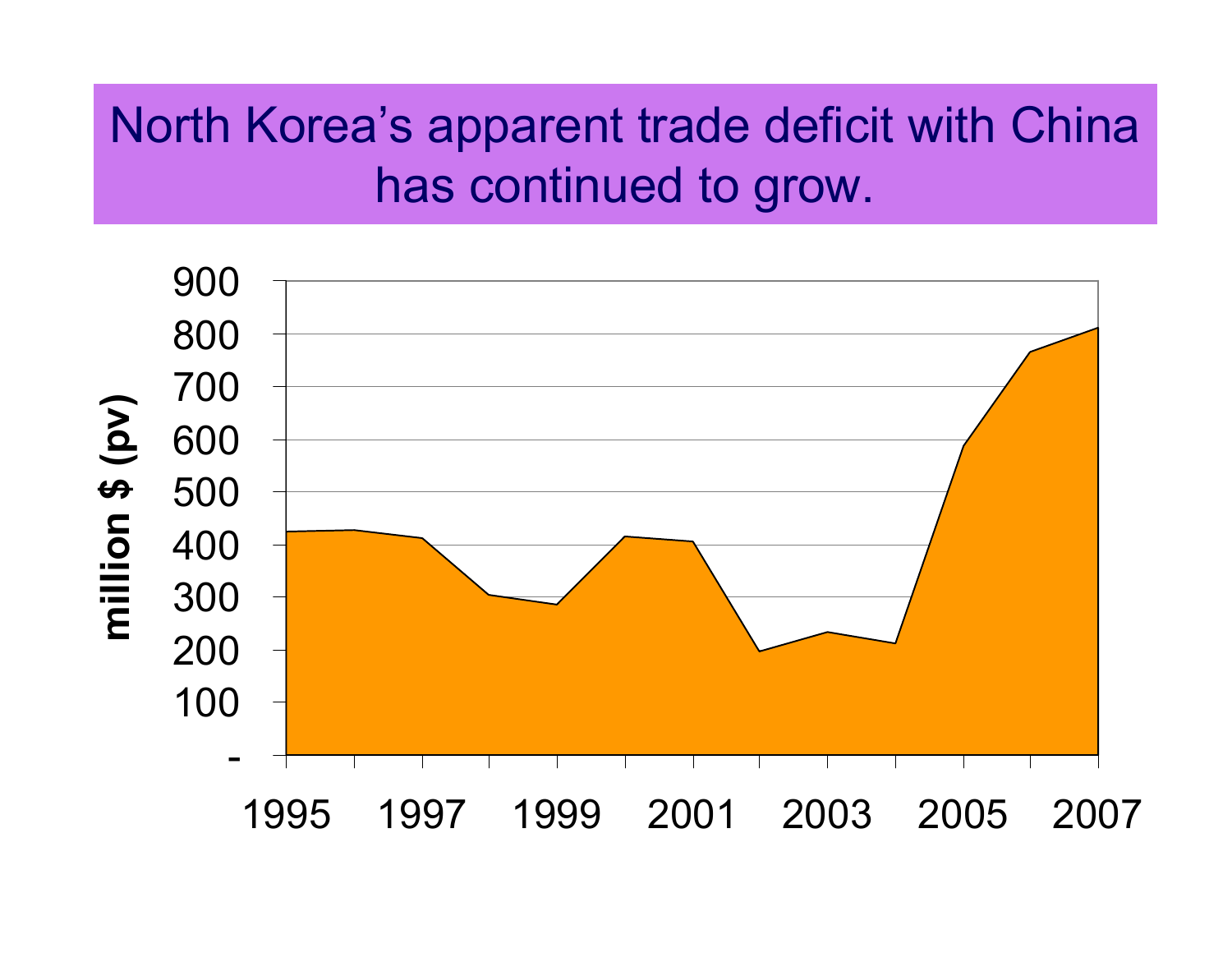## These 'mirror statistics' have implications for DPRK energy and bilateral relations

- DPRK-PRC trade deficit surged to its highest point in 2007 (\$811 million), while in 2006 the value of the energy-trade deficit rose to its highest point (\$245 million).
- Inelasticity of DPRK crude oil import demand to rising<br>PRC prices may indicate low discretionary usage PRC prices may indicate low discretionary usage.
- Expanding coal and electricity exports may reflect surplus capacity, or desperation for hard currency
- Asymmetrical energy export pricing suggests an<br>Funbalanced alliance unbalanced alliance
- Increasing energy-embodied imports may reflect undeveloped industry-integrated energy capacity (e.g., steel or aluminum production capacity)